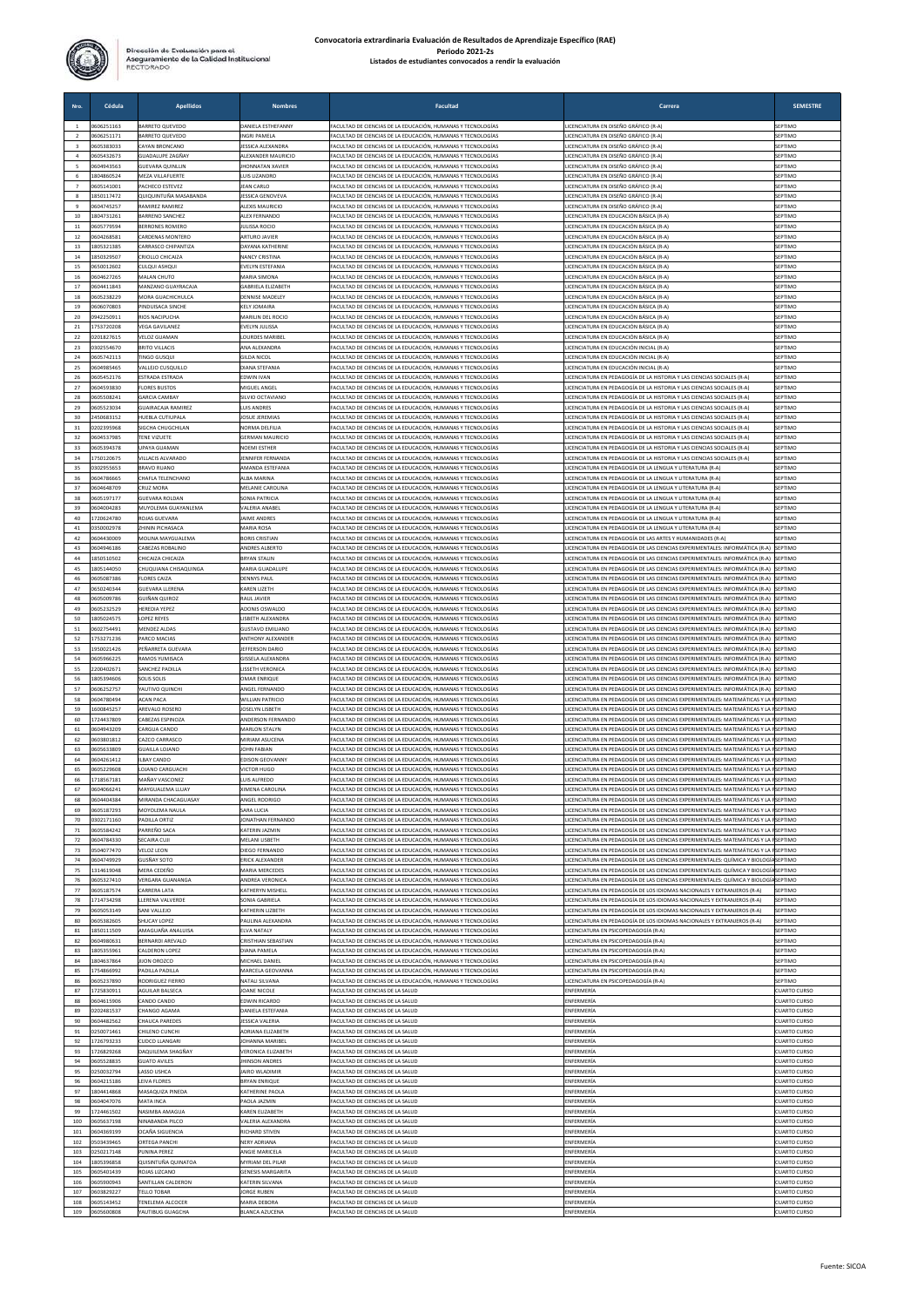

| Nro.       | Cédula                   | <b>Apellidos</b>                                    | <b>Nombres</b>                                 | Facultad                                                                                             | Carrera                                                                                              | <b>SEMESTRE</b>            |
|------------|--------------------------|-----------------------------------------------------|------------------------------------------------|------------------------------------------------------------------------------------------------------|------------------------------------------------------------------------------------------------------|----------------------------|
| 110        | 0503237778               | ALMACHI CHUQUILLA                                   | RICARDO ALONSO                                 | FACULTAD DE CIENCIAS DE LA SALUD                                                                     | LABORATORIO CLÍNICO E HISTOPATOLÓGICO                                                                | SÉPTIMO                    |
| 111<br>112 | 0605842467<br>1105562373 | MULLO ANILEMA<br>ROBLES REYES                       | <b>GEORGINA NOEMI</b><br>ROSA ANGELICA         | FACULTAD DE CIENCIAS DE LA SALUD<br>ACULTAD DE CIENCIAS DE LA SALUD                                  | ABORATORIO CLÍNICO E HISTOPATOLÓGICO<br>LABORATORIO CLÍNICO E HISTOPATOLÓGICO                        | SÉPTIMO<br>SÉPTIMO         |
| 113        | 0503978082               | SANTANA GALLO                                       | UISA FERNANDA                                  | ACULTAD DE CIENCIAS DE LA SALUD                                                                      | LABORATORIO CLÍNICO E HISTOPATOLÓGICO                                                                | SÉPTIMO                    |
| 114        | 0603396847<br>400558688  | VARGAS BARZALLO                                     | CARLA ELIZABETH                                | FACULTAD DE CIENCIAS DE LA SALUD                                                                     | LABORATORIO CLÍNICO E HISTOPATOLÓGICO                                                                | SÉPTIMO<br>SEXTO CURSO     |
| 115<br>116 | 0604192856               | CHIMBORAZO ORELLANA<br>CUBIÑA GUAMAN                | JOSHUA ALEX<br>FERNANDA ESTEFANIA              | FACULTAD DE CIENCIAS DE LA SALUD<br>ACULTAD DE CIENCIAS DE LA SALUD                                  | MEDICINA<br>MEDICINA                                                                                 | <b>SEXTO CURSO</b>         |
| 117        | 0605738376               | LLANGA HERRERA                                      | <b>IZBETH CAROLINA</b>                         | FACULTAD DE CIENCIAS DE LA SALUD                                                                     | MEDICINA                                                                                             | <b>SEXTO CURSC</b>         |
| 118<br>119 | 1722300520<br>1003740022 | PALTAN CAIZA<br>POZO IBADANGO                       | <b>OSE ALFREDO</b><br><b>HUGO JONATHAN</b>     | ACULTAD DE CIENCIAS DE LA SALUD<br>ACULTAD DE CIENCIAS DE LA SALUD                                   | MEDICINA<br>MEDICINA                                                                                 | SEXTO CURSC<br>SEXTO CURSO |
| 120        | 0604184382               | VALLEJO VALLEJO                                     | ZOILA ROSA                                     | ACULTAD DE CIENCIAS DE LA SALUD                                                                      | MEDICINA                                                                                             | <b>SEXTO CURSO</b>         |
| 121        | 0604739011<br>1850136936 | AUCANCELA PARCO                                     | <b>HOEL STALIN</b>                             | FACULTAD DE CIENCIAS DE LA SALUD                                                                     | ODONTOLOGIA                                                                                          | NOVENO                     |
| 122<br>123 | 1751551027               | CHAVEZ MEJIA<br>CLAUDIO PEREZ                       | JOSE LUIS<br>ANA LUCIA                         | ACULTAD DE CIENCIAS DE LA SALUD<br>ACULTAD DE CIENCIAS DE LA SALUD                                   | ODONTOLOGIA<br>ODONTOLOGIA                                                                           | NOVENO<br>NOVENC           |
| 124        | 1550041816               | <b>GAIBOR CASTRO</b>                                | <b>EICY ISAMAF</b>                             | ACULTAD DE CIENCIAS DE LA SALUD                                                                      | ODONTOLOGIA                                                                                          | NOVENO                     |
| 125<br>126 | 0550053482<br>0550655062 | <b>LEON CASTRO</b><br>MARTINEZ LOMA                 | VANOVA FANNY<br><b>JESSICA MISHELL</b>         | ACULTAD DE CIENCIAS DE LA SALUD<br>FACULTAD DE CIENCIAS DE LA SALUD                                  | ODONTOLOGIA<br><b>ODONTOLOGIA</b>                                                                    | NOVENO<br>NOVENO           |
| 127        | 1804287231               | MEDINA ALDAZ                                        | DIANA DAYANARA                                 | FACULTAD DE CIENCIAS DE LA SALUD                                                                     | <b>ODONTOLOGIA</b>                                                                                   | NOVENC                     |
| 128        | 1004810022               | OÑA MORALES                                         | <b>DARCY GEANELA</b>                           | FACULTAD DE CIENCIAS DE LA SALUD                                                                     | ODONTOLOGIA                                                                                          | NOVENO                     |
| 129<br>130 | 1604207977<br>0941666703 | ECHEVERRIA SALAS<br>AZOGUE GUANOQUIZA               | <b>CAROL NICOLI</b><br>AARIELA JUANA           | ACULTAD DE CIENCIAS DE LA SALUD<br>ACULTAD DE CIENCIAS DE LA SALUD                                   | PSICOLOGIA CLINICA<br>TERAPIA FÍSICA Y DEPORTIVA                                                     | NOVENC<br>SÉPTIMO          |
| 131        | 1718539420               | CHIPANTIZA MORALES                                  | <b>ATHERYN MISHELLE</b>                        | ACULTAD DE CIENCIAS DE LA SALUD                                                                      | TERAPIA FÍSICA Y DEPORTIVA                                                                           | SÉPTIMO                    |
| 132<br>133 | 0605023670<br>1722072657 | CUADRADO SILVA<br>INSUASTI PAVON                    | UIS MIGUEL<br>AJAIRA ESTEFANIA                 | ACULTAD DE CIENCIAS DE LA SALUD<br>ACULTAD DE CIENCIAS DE LA SALUD                                   | TERAPIA FÍSICA Y DEPORTIVA<br>TERAPIA FÍSICA Y DEPORTIVA                                             | SÉPTIMO<br>SÉPTIMO         |
| 134        | FB548341                 | <b>QUENGUAN PABON</b>                               | MERCY JOHANA                                   | ACULTAD DE CIENCIAS DE LA SALUD                                                                      | TERAPIA FÍSICA Y DEPORTIVA                                                                           | SÉPTIMO                    |
| 135        | 1718297771               | <b>RIVAS ANDRADE</b>                                | <b>XIOMARA DAYANA</b>                          | FACULTAD DE CIENCIAS DE LA SALUD                                                                     | TERAPIA FÍSICA Y DEPORTIVA                                                                           | SÉPTIMO                    |
| 136<br>137 | 0605217132<br>0604595181 | RODAS VELASTEGU<br>RODRIGUEZ CHAPALBAY              | ERIK DAVID<br><b>ESLEY JOHANNA</b>             | ACULTAD DE CIENCIAS DE LA SALUD<br>ACULTAD DE CIENCIAS DE LA SALUD                                   | TERAPIA FÍSICA Y DEPORTIVA<br>TERAPIA FÍSICA Y DEPORTIVA                                             | SÉPTIMO<br>SÉPTIMO         |
| 138        | 0605079854               | SALGADO FALCONI                                     | <b>OSELYNE NATALY</b>                          | ACULTAD DE CIENCIAS DE LA SALUD                                                                      | TERAPIA FÍSICA Y DEPORTIVA                                                                           | SÉPTIMO                    |
| 139<br>140 | 0202148920<br>1605331479 | SANABRIA VARGAS                                     | GIULIANA ELIZABETH                             | ACULTAD DE CIENCIAS DE LA SALUD<br>FACULTAD DE CIENCIAS DE LA SALUD                                  | TERAPIA FÍSICA Y DEPORTIVA<br><b>TERAPIA FÍSICA Y DEPORTIVA</b>                                      | SÉPTIMO<br>SÉPTIMO         |
| 141        | 0605111814               | SANUNGA GUANANGA<br>SEPULVEDA AVECILLA              | <b>EDISON JAVIER</b><br><b>LIZETH PATRICIA</b> | FACULTAD DE CIENCIAS DE LA SALUD                                                                     | TERAPIA FÍSICA Y DEPORTIVA                                                                           | SÉPTIMO                    |
| 142        | 0550225221               | <b>TIBAN SANCHEZ</b>                                | MARIA AUGUSTA                                  | FACULTAD DE CIENCIAS DE LA SALUD                                                                     | TERAPIA FÍSICA Y DEPORTIVA                                                                           | SÉPTIMO                    |
| 143<br>144 | 1724799547<br>0605750173 | YANEZ MORAN<br>BUENAÑO VALDIVIEZO                   | ANDRES DAVID<br>SAMUEL ISAIAS                  | ACULTAD DE CIENCIAS DE LA SALUD<br>ACULTAD DE CIENCIAS POLÍTICAS Y ADMINISTRATIVAS                   | TERAPIA FÍSICA Y DEPORTIVA<br>CONTABILIDAD Y AUDITORIA (R-A)                                         | SÉPTIMO<br>SEPTIMO         |
| 145        | 0605760198               | INGUILLAY VAQUILEMA                                 | <b>HENNY PATRICIA</b>                          | ACULTAD DE CIENCIAS POLÍTICAS Y ADMINISTRATIVAS                                                      | CONTABILIDAD Y AUDITORIA (R-A)                                                                       | SEPTIMO                    |
| 146        | 0650253917               | LEMA SANANAY                                        | EVELYN GRACIELA                                | FACULTAD DE CIENCIAS POLÍTICAS Y ADMINISTRATIVAS                                                     | CONTABILIDAD Y AUDITORIA (R-A)                                                                       | SEPTIMO                    |
| 147<br>148 | 1600687147<br>0605804319 | OROZCO ALLALICA<br>POMA MORENO                      | <b>JESSICA GABRIELA</b><br>RONNIE DANIEL       | ACULTAD DE CIENCIAS POLÍTICAS Y ADMINISTRATIVAS<br>ACULTAD DE CIENCIAS POLÍTICAS Y ADMINISTRATIVAS   | CONTABILIDAD Y AUDITORIA (R-A)<br>ONTABILIDAD Y AUDITORIA (R-A)                                      | SEPTIMO<br>SEPTIMO         |
| 149        | 2101021992               | QUINCHE CAMBO                                       | <b>MERCEDES BEATRIZ</b>                        | ACULTAD DE CIENCIAS POLÍTICAS Y ADMINISTRATIVAS                                                      | CONTABILIDAD Y AUDITORIA (R-A)                                                                       | SEPTIMO                    |
| 150        | 0603455437               | SAMANIEGO BARRENO                                   | <b>MARIA BELEN</b>                             | ACULTAD DE CIENCIAS POLÍTICAS Y ADMINISTRATIVAS                                                      | CONTABILIDAD Y AUDITORIA (R-A)<br>CONTABILIDAD Y AUDITORIA (R-A)                                     | SEPTIMO                    |
| 151<br>152 | 0605311273<br>0603953415 | VILEMA CRIOLLO<br><b>BOCANCHO TITE</b>              | <b>IRMA KATHERINE</b><br>CHRISTIAN JAVIER      | FACULTAD DE CIENCIAS POLÍTICAS Y ADMINISTRATIVAS<br>ACULTAD DE CIENCIAS POLÍTICAS Y ADMINISTRATIVAS  | DERECHO                                                                                              | SEPTIMO<br>NOVENO          |
| 153        | 0605161207               | <b>GUACHO GUALAN</b>                                | ALEX GEOVANNY                                  | ACULTAD DE CIENCIAS POLÍTICAS Y ADMINISTRATIVAS                                                      | DERECHO                                                                                              | NOVENO                     |
| 154<br>155 | 0605782622<br>0503973661 | ALLAUCA FERNANDEZ<br>BORJA ARIAS                    | KATHERIN CECILIA<br><b>NILLAN SANTIAGO</b>     | ACULTAD DE CIENCIAS POLÍTICAS Y ADMINISTRATIVAS<br>ACULTAD DE CIENCIAS POLÍTICAS Y ADMINISTRATIVAS   | DERECHO (R)<br>DERECHO (R)                                                                           | OCTAVO<br>OCTAVO           |
| 156        | 0303151062               | CACOANGO LEMA                                       | ESSICA ALEXANDRA                               | ACULTAD DE CIENCIAS POLÍTICAS Y ADMINISTRATIVAS                                                      | DERECHO (R)                                                                                          | OCTAVO                     |
| 157        | 0202188702               | CANTOS VELASCO                                      | ANGEL GUALBERTO                                | ACULTAD DE CIENCIAS POLÍTICAS Y ADMINISTRATIVAS                                                      | DERECHO (R)                                                                                          | OCTAVO                     |
| 158<br>159 | 0603980384<br>0603943937 | GRANDA ZAMBRANO<br>MOLINA LUCERO                    | OSELYN ALEXANDRA<br><b>IZBETH CAROLINA</b>     | ACULTAD DE CIENCIAS POLÍTICAS Y ADMINISTRATIVAS<br>ACULTAD DE CIENCIAS POLÍTICAS Y ADMINISTRATIVAS   | DERECHO (R)<br>DERECHO (R)                                                                           | OCTAVO<br>OCTAVO           |
| 160        | 0604655068               | RUALES LOZANO                                       | MARIA JOSE                                     | FACULTAD DE CIENCIAS POLÍTICAS Y ADMINISTRATIVAS                                                     | DERECHO (R)                                                                                          | OCTAVO                     |
| 161<br>162 | 0605073220<br>0604326751 | TENESACA CUJILEMA<br>VILLARREAL PAGUAY              | DELFIN TUPAC AUKI<br>KEVIN ALEXANDER           | ACULTAD DE CIENCIAS POLÍTICAS Y ADMINISTRATIVAS<br>ACULTAD DE CIENCIAS POLÍTICAS Y ADMINISTRATIVAS   | DERECHO (R)<br>DERECHO (R)                                                                           | OCTAVO<br>OCTAVO           |
| 163        | 1400678494               | AGUINDA SHAKAY                                      | MARBELLA ARLETTE                               | ACULTAD DE CIENCIAS POLÍTICAS Y ADMINISTRATIVAS                                                      | ECONOMÍA (R-A                                                                                        | SEPTIMO                    |
| 164        | 0604847434               | ASADOBAY SHUCAD                                     | <b>JESSICA MARIBEL</b>                         | ACULTAD DE CIENCIAS POLÍTICAS Y ADMINISTRATIVAS                                                      | ECONOMÍA (R-A)                                                                                       | SEPTIMO                    |
| 165<br>166 | 0605013101<br>0605231679 | <b>BERMEO BERRONES</b><br><b>BETANCOURT SANCHEZ</b> | <b>JICETH NATALY</b><br><b>GENESIS LIZBETH</b> | FACULTAD DE CIENCIAS POLÍTICAS Y ADMINISTRATIVAS<br>ACULTAD DE CIENCIAS POLÍTICAS Y ADMINISTRATIVAS  | ECONOMÍA (R-A)<br>ECONOMÍA (R-A)                                                                     | SEPTIMO<br>SEPTIMO         |
| 167        | 0603908823               | CHAMORRO MORENO                                     | STHEFANNY JHOANNA                              | FACULTAD DE CIENCIAS POLÍTICAS Y ADMINISTRATIVAS                                                     | ECONOMÍA (R-A)                                                                                       | SEPTIMO                    |
| 168        | 0503332215               | CHANCUSIG SIMALUISA                                 | AMY ANAHI                                      | ACULTAD DE CIENCIAS POLÍTICAS Y ADMINISTRATIVAS                                                      | ECONOMÍA (R-A)                                                                                       | SEPTIMO                    |
| 169<br>170 | 0604909614<br>0605430099 | CHICAIZA ALMACHE<br>ESTRADA ESTRADA                 | MAYRA CARLOTA<br>LISSETH MARIBEL               | ACULTAD DE CIENCIAS POLÍTICAS Y ADMINISTRATIVAS<br>ACULTAD DE CIENCIAS POLÍTICAS Y ADMINISTRATIVAS   | ECONOMÍA (R-A)<br>ECONOMÍA (R-A)                                                                     | SEPTIMO<br>SEPTIMO         |
| 171        | 1722630108               | <b>GARCIA SHIGUANGO</b>                             | SANTIAGO MAURICIO                              | FACULTAD DE CIENCIAS POLÍTICAS Y ADMINISTRATIVAS                                                     | ECONOMÍA (R-A)                                                                                       | SEPTIMO                    |
| 172<br>173 | 0605597251<br>0604343905 | <b>GARCIA TENE</b><br><b>GUAMAN CHICAIZA</b>        | <b>AURA USSETH</b><br><b>MARIA CRISTINA</b>    | ACULTAD DE CIENCIAS POLÍTICAS Y ADMINISTRATIVAS<br>ACULTAD DE CIENCIAS POLÍTICAS Y ADMINISTRATIVAS   | ECONOMÍA (R-A)<br>ECONOMÍA (R-A)                                                                     | SEPTIMO<br>SEPTIMC         |
| 174        | 105828386                | <b>GUILLEN HERRERA</b>                              | <b>GINGER SALOME</b>                           | ACULTAD DE CIENCIAS POLÍTICAS Y ADMINISTRATIVAS                                                      | ECONOMÍA (R-A)                                                                                       | SEPTIMC                    |
| 175        | 0604590398               | ILLAPA SAYAY                                        | <b>HENNY LUCIA</b>                             | <b>FACULTAD DE CIENCIAS POLÍTICAS Y ADMINISTRATIVAS</b>                                              | ECONOMÍA (R-A)                                                                                       | SEPTIMO                    |
| 176<br>177 | 1550313357<br>0604385476 | JAMI CHOLOQUINGA<br>LOGROÑO BAJAÑA                  | LUIS DAVID<br><b>UAN JOSE</b>                  | FACULTAD DE CIENCIAS POLÍTICAS Y ADMINISTRATIVAS<br>ACULTAD DE CIENCIAS POLÍTICAS Y ADMINISTRATIVAS  | ECONOMÍA (R-A)<br>ECONOMÍA (R-A)                                                                     | SEPTIMO<br>SEPTIMO         |
| 178        | 0650172653               | MACAS ANALUIZA                                      | RINA YOLANDA                                   | ACULTAD DE CIENCIAS POLÍTICAS Y ADMINISTRATIVAS                                                      | ECONOMÍA (R-A)                                                                                       | SEPTIMO                    |
| 179<br>180 | 0605739176<br>0604459313 | MORILLO CHINLLE<br><b>OLMEDO FALCON</b>             | ADRIANA SOLANGE<br><b>INDRES ALEJANDRO</b>     | ACULTAD DE CIENCIAS POLÍTICAS Y ADMINISTRATIVAS<br>ACULTAD DE CIENCIAS POLÍTICAS Y ADMINISTRATIVAS   | ECONOMÍA (R-A)<br>ECONOMÍA (R-A)                                                                     | SEPTIMO<br>SEPTIMO         |
| 181        | 0605422179               | ORTIZ CHUQUIMARCA                                   | <b>MAYRA JISSELA</b>                           | ACULTAD DE CIENCIAS POLÍTICAS Y ADMINISTRATIVAS                                                      | ECONOMÍA (R-A)                                                                                       | SEPTIMO                    |
| 182        | 0605824952               | PEREZ VIZUETE                                       | <b>KAROL NICOLE</b>                            | ACULTAD DE CIENCIAS POLÍTICAS Y ADMINISTRATIVAS                                                      | ECONOMÍA (R-A)                                                                                       | SEPTIMO                    |
| 183<br>184 | 0604610337<br>1501003220 | REA YUQUILEMA<br>SHIGUANGO SHIGUANGO                | <b>OSSELYN MARISOL</b><br><b>JULIO CESAR</b>   | ACULTAD DE CIENCIAS POLÍTICAS Y ADMINISTRATIVAS<br>ACULTAD DE CIENCIAS POLÍTICAS Y ADMINISTRATIVAS   | ECONOMÍA (R-A)<br>ECONOMÍA (R-A)                                                                     | SEPTIMO<br>SEPTIMO         |
| 185        | 0605353911               | <b>SUICA CAGUANA</b>                                | NATALY SILVANA                                 | ACULTAD DE CIENCIAS POLÍTICAS Y ADMINISTRATIVAS                                                      | ECONOMÍA (R-A)                                                                                       | SEPTIMO                    |
| 186        | 0605320449               | <b>TADAY TAGUA</b>                                  | RISTHIAN PATRICIO<br><b>ATRICIA BEATRIZ</b>    | ACULTAD DE CIENCIAS POLÍTICAS Y ADMINISTRATIVAS                                                      | ECONOMÍA (R-A)                                                                                       | SEPTIMO                    |
| 187<br>188 | 0604308635<br>1900815109 | TENELEMA CHILIQUINGA<br>VIÑAN AJILA                 | <b>IOHANA MIREYA</b>                           | ACULTAD DE CIENCIAS POLÍTICAS Y ADMINISTRATIVAS<br>ACULTAD DE CIENCIAS POLÍTICAS Y ADMINISTRATIVAS   | ECONOMÍA (R-A)<br>ECONOMÍA (R-A)                                                                     | SEPTIMO<br>SEPTIMO         |
| 189        | 0605329234               | <b>GUAPULEMA NARVAEZ</b>                            | <b>VERONICA LIZBETH</b>                        | ACULTAD DE CIENCIAS POLÍTICAS Y ADMINISTRATIVAS                                                      | INGENIERIA EN GESTIÓN TURÍSTICA Y HOTELERA                                                           | NOVENO                     |
| 190<br>191 | 0604753012<br>0605425750 | HIDALGO RAMIREZ<br><b>MORALES GAIBOR</b>            | LIZBETH ALEXANDRA<br><b>LADY YHAIAIRA</b>      | FACULTAD DE CIENCIAS POLÍTICAS Y ADMINISTRATIVAS<br>FACULTAD DE CIENCIAS POLÍTICAS Y ADMINISTRATIVAS | INGENIERIA EN GESTIÓN TURÍSTICA Y HOTELERA<br>INGENIERIA EN GESTIÓN TURÍSTICA Y HOTELERA             | NOVENO<br>NOVENO           |
| 192        | 0605128180               | SAMANIEGO TINGO                                     | <b>IDRIAN RAMIRO</b>                           | ACULTAD DE CIENCIAS POLÍTICAS Y ADMINISTRATIVAS                                                      | INGENIERIA EN GESTIÓN TURÍSTICA Y HOTELERA                                                           | NOVENO                     |
| 193        | 0957601537<br>1929431070 | ACOSTA LEON                                         | <b>INGGI YARITZA</b>                           | ACULTAD DE CIENCIAS POLÍTICAS Y ADMINISTRATIVAS<br>ACULTAD DE CIENCIAS POLÍTICAS Y ADMINISTRATIVAS   | LICENCIATURA EN ADMINISTRACIÓN DE EMPRESAS (R-A)                                                     | SEPTIMO                    |
| 194<br>195 | 0503731366               | CASTILLO VELASCO<br>ESPIN CAIZA                     | EVELYN MARIUXI<br>ANDERSON JOEL                | FACULTAD DE CIENCIAS POLÍTICAS Y ADMINISTRATIVAS                                                     | LICENCIATURA EN ADMINISTRACIÓN DE EMPRESAS (R-A)<br>LICENCIATURA EN ADMINISTRACIÓN DE EMPRESAS (R-A) | SEPTIMO<br>SEPTIMO         |
| 196        | 1500901515               | <b>GREFA TOLEDO</b>                                 | <b>ADRIANA ELIZABETH</b>                       | FACULTAD DE CIENCIAS POLÍTICAS Y ADMINISTRATIVAS                                                     | LICENCIATURA EN ADMINISTRACIÓN DE EMPRESAS (R-A)                                                     | SEPTIMO                    |
| 197<br>198 | 0605910835               | <b>GUAMAN CAMAS</b>                                 | <b>JOSE MATIAS</b>                             | ACULTAD DE CIENCIAS POLÍTICAS Y ADMINISTRATIVAS                                                      | LICENCIATURA EN ADMINISTRACIÓN DE EMPRESAS (R-A)                                                     | SEPTIMO<br>SEPTIMC         |
| 199        | 2200145353<br>0550496244 | MEDINA BENALCAZAR<br>MOLINA CHACON                  | ALEX DAVID<br>RODRIGO ALEXANDER                | ACULTAD DE CIENCIAS POLÍTICAS Y ADMINISTRATIVAS<br>FACULTAD DE CIENCIAS POLÍTICAS Y ADMINISTRATIVAS  | LICENCIATURA EN ADMINISTRACIÓN DE EMPRESAS (R-A)<br>LICENCIATURA EN ADMINISTRACIÓN DE EMPRESAS (R-A) | SEPTIMO                    |
| 200        | 0941780694               | PINDUISACA SARCOS                                   | <b>KELVIN FABRICIO</b>                         | FACULTAD DE CIENCIAS POLÍTICAS Y ADMINISTRATIVAS                                                     | LICENCIATURA EN ADMINISTRACIÓN DE EMPRESAS (R-A)                                                     | SEPTIMO                    |
| 201<br>202 | 0605189521<br>1804754040 | PIRAY VELA<br><b>GUAMAN JINDE</b>                   | AYLIN MARCELA<br><b>WELINGTON MARLIN</b>       | FACULTAD DE CIENCIAS POLÍTICAS Y ADMINISTRATIVAS<br>FACULTAD DE CIENCIAS POLÍTICAS Y ADMINISTRATIVAS | LICENCIATURA EN ADMINISTRACIÓN DE EMPRESAS (R-A)<br>LICENCIATURA EN COMUNICACIÓN (R-A                | SEPTIMO<br>SEPTIMO         |
| 203        | 0605345081               | GUEVARA GUEVARA                                     | MISHEL ESTEFANIA                               | ACULTAD DE CIENCIAS POLÍTICAS Y ADMINISTRATIVAS                                                      | LICENCIATURA EN COMUNICACIÓN (R-A                                                                    | SEPTIMO                    |
| 204        | 0605087519               | MURILLO MONCADA                                     | CINTHIA THALIA                                 | ACULTAD DE CIENCIAS POLÍTICAS Y ADMINISTRATIVAS                                                      | LICENCIATURA EN COMUNICACIÓN (R-A)                                                                   | SEPTIMO                    |
| 205<br>206 | 0202416335<br>0605800358 | CALERO JACOME<br>CARGUACHI VIMOS                    | <b>EAN CARLOS</b><br><b>OURDES STEFANIA</b>    | ACULTAD DE CIENCIAS POLÍTICAS Y ADMINISTRATIVAS<br>FACULTAD DE CIENCIAS POLÍTICAS Y ADMINISTRATIVAS  | TURISMO (R-A)<br>TURISMO (R-A)                                                                       | SEPTIMO<br>SEPTIMO         |
| 207        | 0604266114               | <b>FLORES ALLAUCA</b>                               | MARIBEL ESTEFANIA                              | FACULTAD DE CIENCIAS POLÍTICAS Y ADMINISTRATIVAS                                                     | TURISMO (R-A)                                                                                        | SEPTIMO                    |
| 208<br>209 | 0650786874<br>2101188940 | ORTIZ VILLAVICENCIO<br>RIVERA SALINAS               | RUBEN ESTEFANO<br><b>ASHLEY ANDREA</b>         | ACULTAD DE CIENCIAS POLÍTICAS Y ADMINISTRATIVAS<br>ACULTAD DE CIENCIAS POLÍTICAS Y ADMINISTRATIVAS   | TURISMO (R-A)<br>TURISMO (R-A)                                                                       | SEPTIMO<br>SEPTIMO         |
| 210        | 0605195007               | CARRILLO ÑAUÑAY                                     | VANESA LISSETH                                 | ACULTAD DE INGENIERÍA                                                                                | AGROINDUSTRIA (R-A)                                                                                  | SEPTIMO                    |
| 211        | 0604383349               | QUISHPE GUAMAN                                      | <b>JIANA ISABEI</b>                            | ACULTAD DE INGENIERÍA                                                                                | AGROINDUSTRIA (R-A)                                                                                  | SEPTIMO                    |
| 212<br>213 | 0504155409<br>0604600460 | ANCHATIPAN ESPIN<br>AMINOS MORENO                   | HOSELYNE PATRICIA<br><b>ESUS ANTONIO</b>       | ACULTAD DE INGENIERÍA<br>ACULTAD DE INGENIERÍA                                                       | ARQUITECTURA<br>ARQUITECTURA                                                                         | NOVENO<br>NOVENO           |
| 214        | 1604732826               | COLOMA GARCES                                       | UIS EDUARDO                                    | ACULTAD DE INGENIERÍA                                                                                | ARQUITECTURA                                                                                         | NOVENO                     |
| 215        | 1004426274               | <b>FUENTES MONTESDEOCA</b>                          | ANGELA CAROLINA                                | ACULTAD DE INGENIERÍA                                                                                | ARQUITECTURA                                                                                         | NOVENO                     |
| 216<br>217 | 0250190642<br>605312289  | <b>GAVILANES VISCARRA</b><br>EMA MAYORGA            | <b>IORGE WASHINGTON</b><br><b>ADY MARIBEI</b>  | FACULTAD DE INGENIERÍA<br>ACULTAD DE INGENIERÍA                                                      | <b>ARQUITECTURA</b><br>ARQUITECTURA                                                                  | NOVENO<br>VOVENO           |
| 218        | 0604214700               | MALCA SISA                                          | <b>DENNYS DAMIAN</b>                           | FACULTAD DE INGENIERÍA                                                                               | ARQUITECTURA                                                                                         | NOVENO                     |